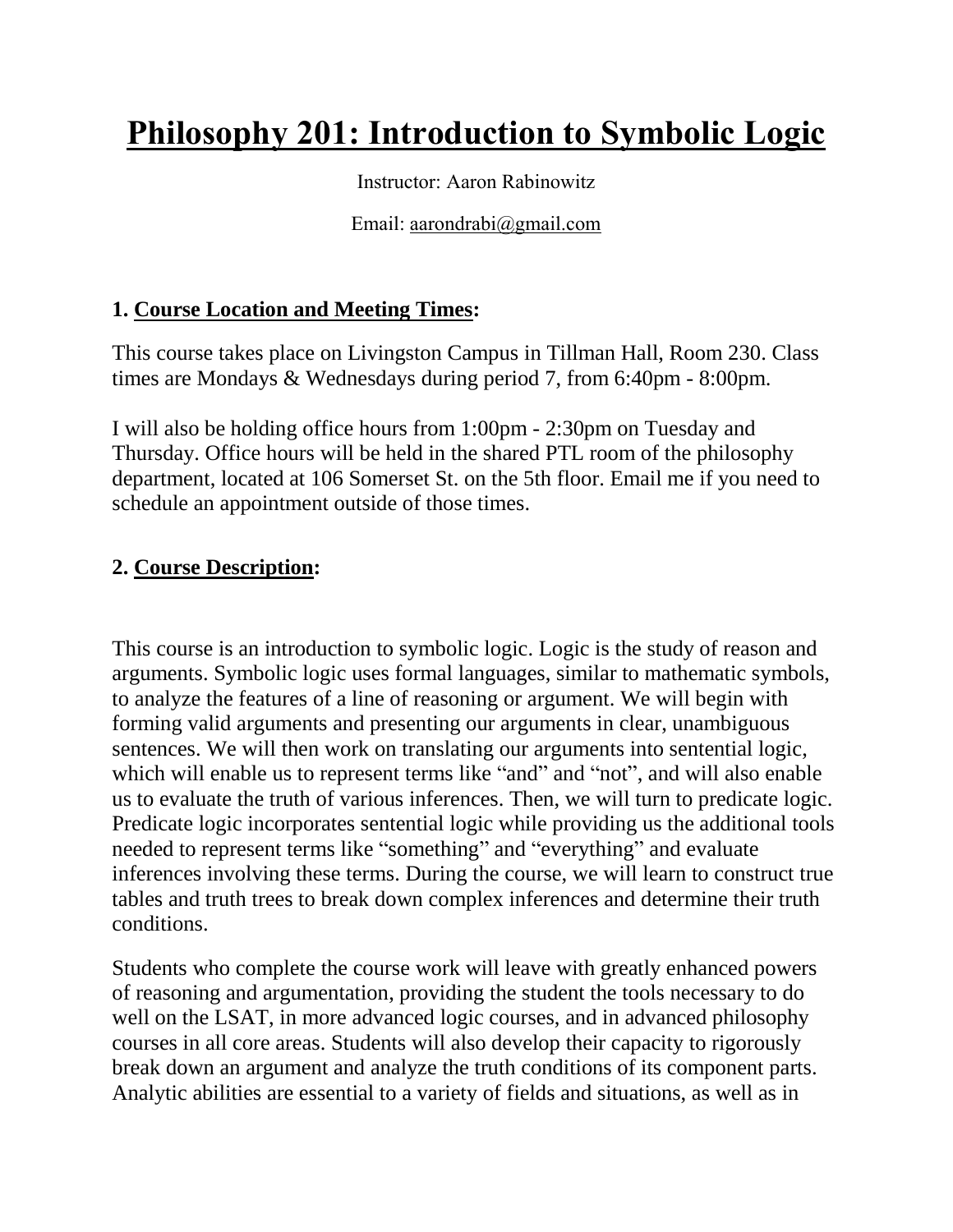everyday arguments and discussions. Any time we try to infer some piece of knowledge based on evidence, we use logic, and symbolic logic allows us to avoid ambiguity and error in our thought process.

#### **3. Course Materials:**

The only required material for this course is *Symbolic Logic: A First Course* by Gary Hardegree. The textbook and all supplemental materials will be available for free on Sakai.

#### **4. Core Curriculum Information:**

Philosophy 201 satisfies a Cognitive Skills and Processes: Quantitative and Formal Reasoning requirement of the Permanent Core Curriculum.

Core Curriculum Learning Goal: Philosophy 201 meets Goal (a): "Apply effective and efficient mathematical or other formal processes to reason and to solve problems."

| <b>Date</b> | <b>Topic</b>                            | <b>Reading</b>         | <b>Exercises</b> |  |  |
|-------------|-----------------------------------------|------------------------|------------------|--|--|
| 9/7         | <b>First Meeting</b>                    |                        |                  |  |  |
| 9/12        | <b>Basic Concepts</b>                   | $1.1 - 1.9$            | 1A-1B1-5         |  |  |
| 9/14        | <b>Basic Concepts</b>                   | $1.1 - 1.9$            | $1B-1C$          |  |  |
| 9/19        | <b>Truth Functional Connectives</b>     | $2.1 - 2.13$           | 2A-2B (1-10)     |  |  |
| 9/21        | <b>Truth Functional Connectives</b>     | $2.1 - 2.13$           | 2B (11-25)-2C    |  |  |
| 9/26        | Validity                                | $3.1 - 3.5$<br>$3A-3D$ |                  |  |  |
| 9/28        | <b>Translations in Sentential Logic</b> | $4.1 - 4.17$           | 4A               |  |  |
| 10/3        | <b>Translations in Sentential Logic</b> | 4.18-4.23              | 4B               |  |  |
| 10/5        | <b>Translations in Sentential Logic</b> | 4.24                   | $4C-D$           |  |  |
| 10/10       | Derivations in Sentential Logic         | $5.1 - 5.5$            | 5A               |  |  |

# **5. Class Schedule:**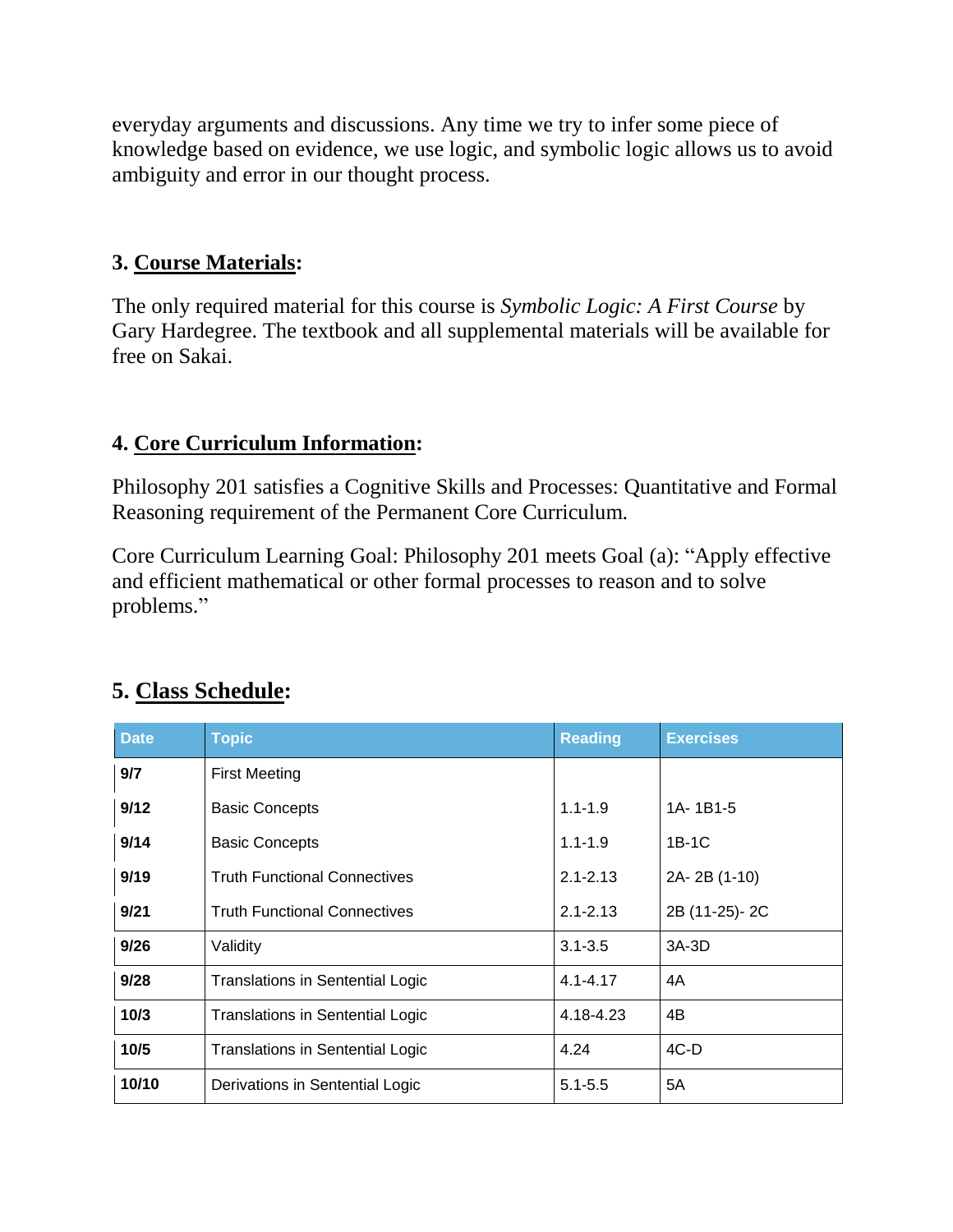| <b>Date</b> | <b>Topic</b>                                                   | <b>Reading</b> | <b>Exercises</b>                   |  |  |
|-------------|----------------------------------------------------------------|----------------|------------------------------------|--|--|
| 10/12       | Derivations in Sentential Logic                                | $5.6 - 5.8$    | 5B-5C                              |  |  |
| 10/17       | Derivations in Sentential Logic                                | $5.9 - 5.12$   | 5D-5F                              |  |  |
| 10/19       | Derivations in Sentential Logic                                | 5.13-5.14      | 5G (91-96)                         |  |  |
| 10/24       | Translations in Monadic Predicate Logic (and<br>Exam 1 Review) | $6.1 - 6.5$    | 6A                                 |  |  |
| 10/26       | <b>EXAM1</b>                                                   |                |                                    |  |  |
| 10/31       | Translations in Monadic Predicate Logic                        | $6.6 - 6.10$   | 6B-6C                              |  |  |
| $11/2$      | Translations in Monadic Predicate Logic                        | $6.11 - 6.16$  | 6D-6F (91-92, 98-99)               |  |  |
| $11/7$      | Translations in Monadic Predicate Logic                        | $6.17 - 6.18$  | 6F (93-97, 100)-6G                 |  |  |
| $11/9$      | Translations in Monadic Predicate Logic                        | 6.19-6.20      | 6H-6I                              |  |  |
| 11/14       | Translations in Polyadic Predicate Logic                       | $7.1 - 7.3$    | 7A-7B                              |  |  |
| 11/16       | Translations in Polyadic Predicate Logic                       | $7.4 - 7.6$    | 7C-7D                              |  |  |
| 11/21       | Derivations in Predicate Logic (and Exam 2<br>Review)          | $8.1 - 8.6$    | 8A                                 |  |  |
| 11/23       | <b>EXAM2</b>                                                   |                |                                    |  |  |
| 11/28       | Derivations in Predicate Logic                                 | $8.7 - 8.8$    | 8B-8C                              |  |  |
| 11/30       | Derivations in Predicate Logic                                 | 8.9-8.10       | 8D                                 |  |  |
| $12/5$      | Derivations in Predicate Logic                                 | 8.11           | 8E                                 |  |  |
| $12/7$      | Derivations in Predicate Logic                                 | 8.12           | 8F (51-54, 56, 57)-8G<br>$(61-64)$ |  |  |
| 12/12       | Logical Fallacies, Formal and Informal                         | <b>TBA</b>     |                                    |  |  |
| 12/14       | Final review                                                   |                |                                    |  |  |
| 12/19       | FINAL EXAM 8pm-11pm in Tillman 203                             |                |                                    |  |  |

# **6. Grading and Assignments:**

# **A. Homework (20%)**

Logic, like mathematics, largely involves acquiring skills rather than merely memorizing facts. To acquire the skills needed in logic, it is important that you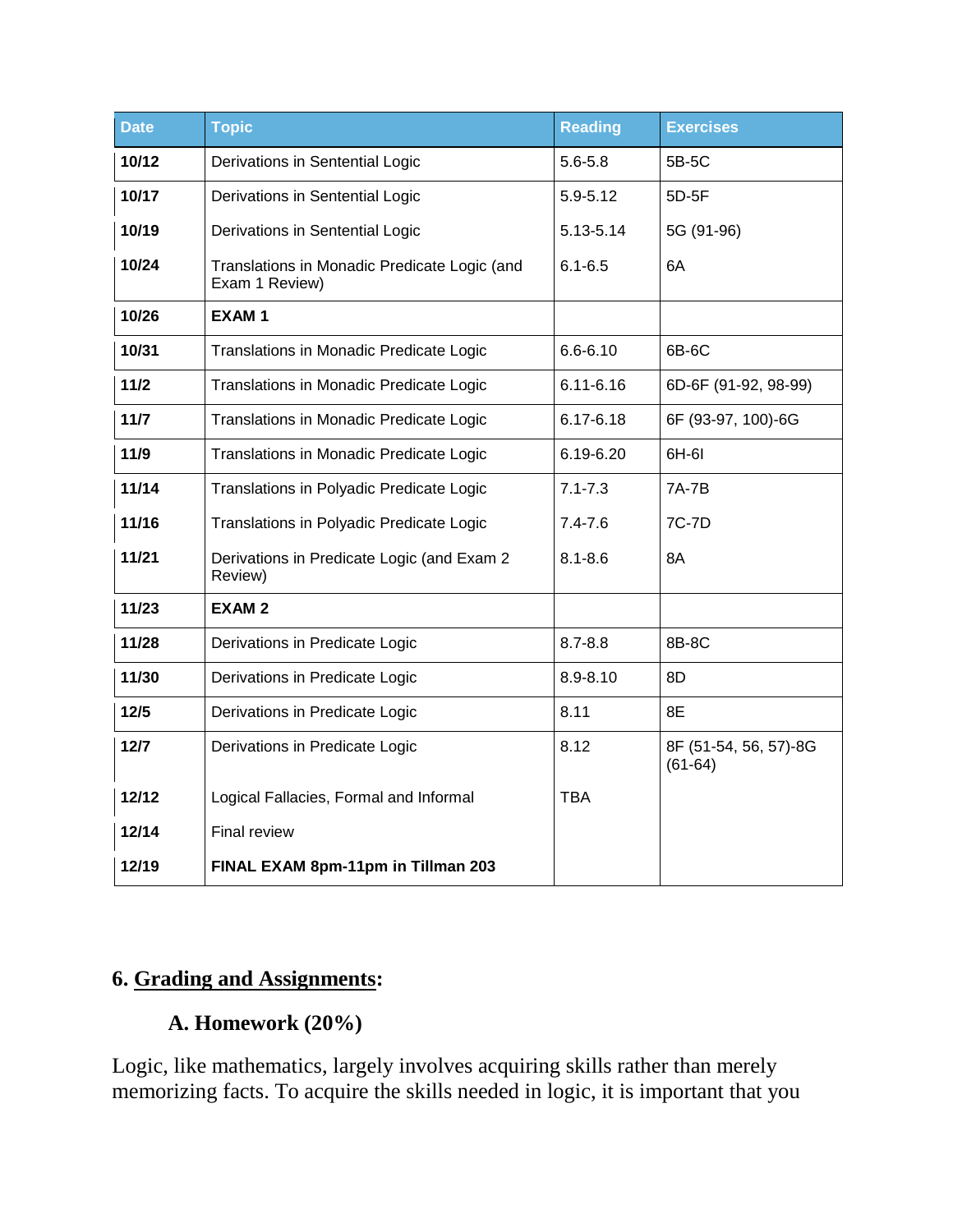practice. And so, each day there will be homework assignments using the exercises in the textbook. Homework assignments will make up 20% of your overall grade. I will collect five homework assignments at random. Collection of assignments will be unannounced.

## **B. Short Quizzes (20%)**

We will have a total of four in-class quizzes that will be worth 20% of your overall grade. Quizzes will also be unannounced.

## **C. Exams (60%)**

There will be three in-class exams. Each exam will be worth 20% of your total grade. Doing your homework and preparing for quizzes is essential to doing well on the exams.

**Late Work Policy:** If you miss a homework assignment, quiz, or exam, you will not be able to make it up unless you have an appropriate excuse for your absence and the relevant documentation.

## **Final Grade Calculation:**

(1) Homework Assignments—A total of five collected, worth 20% of your overall grade

(2) Quizzes—A total of four, worth 20% of your overall grade

(3) Exams—A total of three, worth 60% of your overall grade

Your grade will be determined by the following grading scale:

|          | B+      | В       |         | ັ       |         |        |
|----------|---------|---------|---------|---------|---------|--------|
| 100%-90% | 89%-87% | 86%-80% | 79%-77% | 76%-70% | 69%-60% | 59%-0% |

# **7. Sakai Site:**

The course will have a Sakai site. All reading materials and important information, including your grades, will be available on the site. You can check the Sakai site for this information, and an email will be sent to you when any information is added to the site. Emails sent through Sakai will be sent to your Rutgers email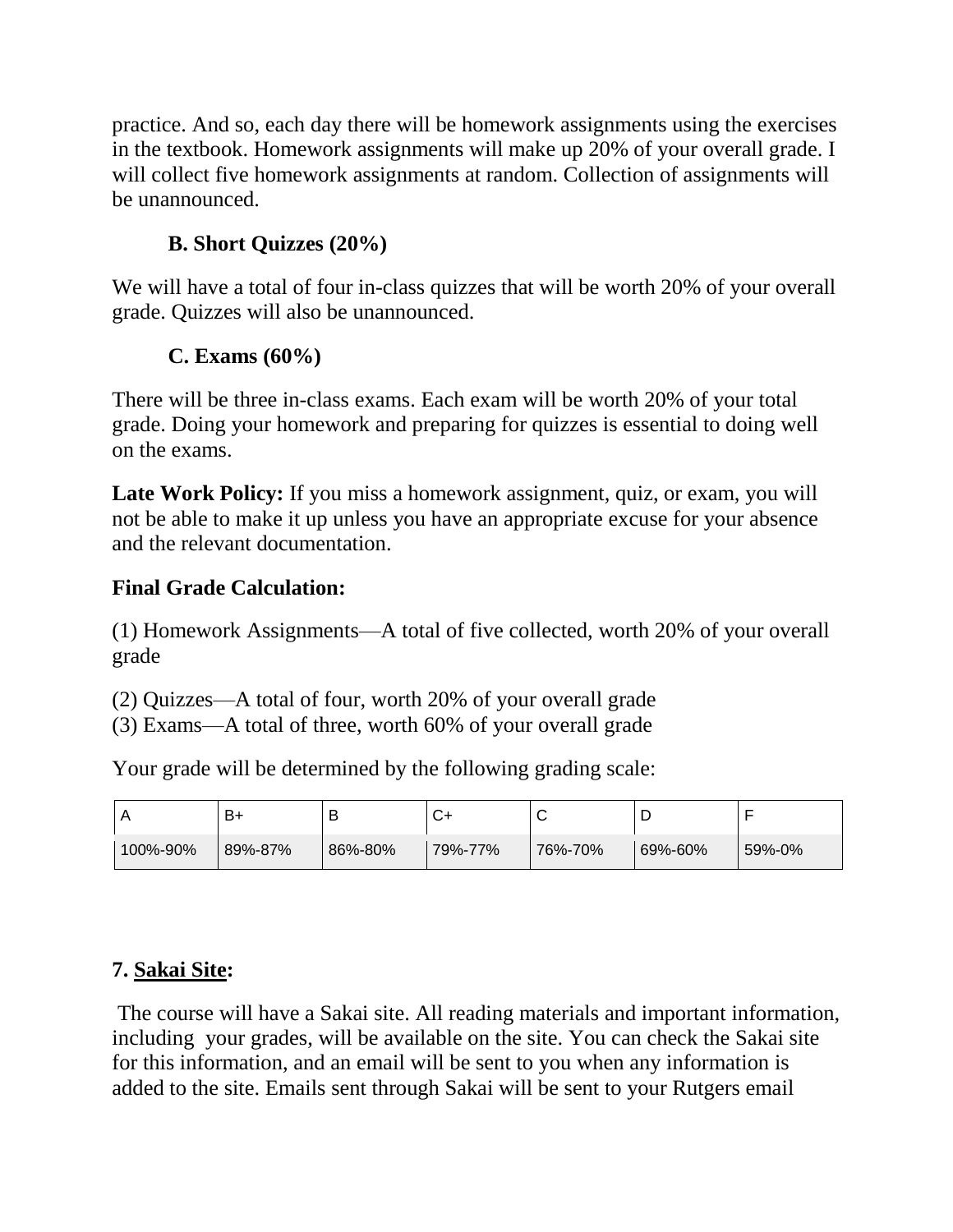address. So, if you do not check the Sakai site regularly and primarily use another email aside from your Rutgers one e.g., Google, you should set up the email that you primarily use so that messages sent from Sakai to your Rutgers email account can be forwarded to your primary email address.

The Sakai site can be accessed at:

#### https://sakai.rutgers.edu/portal

You will need your Rutgers NetID and password to access the site. Once you have accessed the course page on Sakai, you will see several "buttons" on the left hand side of the screen.

Important: It is your responsibility to check your email and Sakai to keep up with important information about the course. I will both send emails and post announcements as necessary. Every so often, I may feel the need to send a message elaborating on difficult material presented in the lecture. If I do so, you are responsible for reading it. Also, if there are changes in the syllabus, material to be covered and so forth, I will send a message. So, again, keep up with your emails as it is your responsibility to read them and the material posted on Sakai.

## **8. Attendance Policy:**

Students are expected to attend all classes. I will not lower your grade for missing classes, but absences, particularly more than one or two over the term, will likely have a harmful effect on your learning and hence on your final grade.

My policy for missed classes and missed exams is that students who miss classes are responsible for finding out **from other students** what they missed. I advise and encourage all students to exchange contact information with at least three other students in class for that purpose.

If you miss an assignment and want to make it up, you will need to provide a doctors note or other material excusing your absence.

## **9.Disruptive Behavior:**